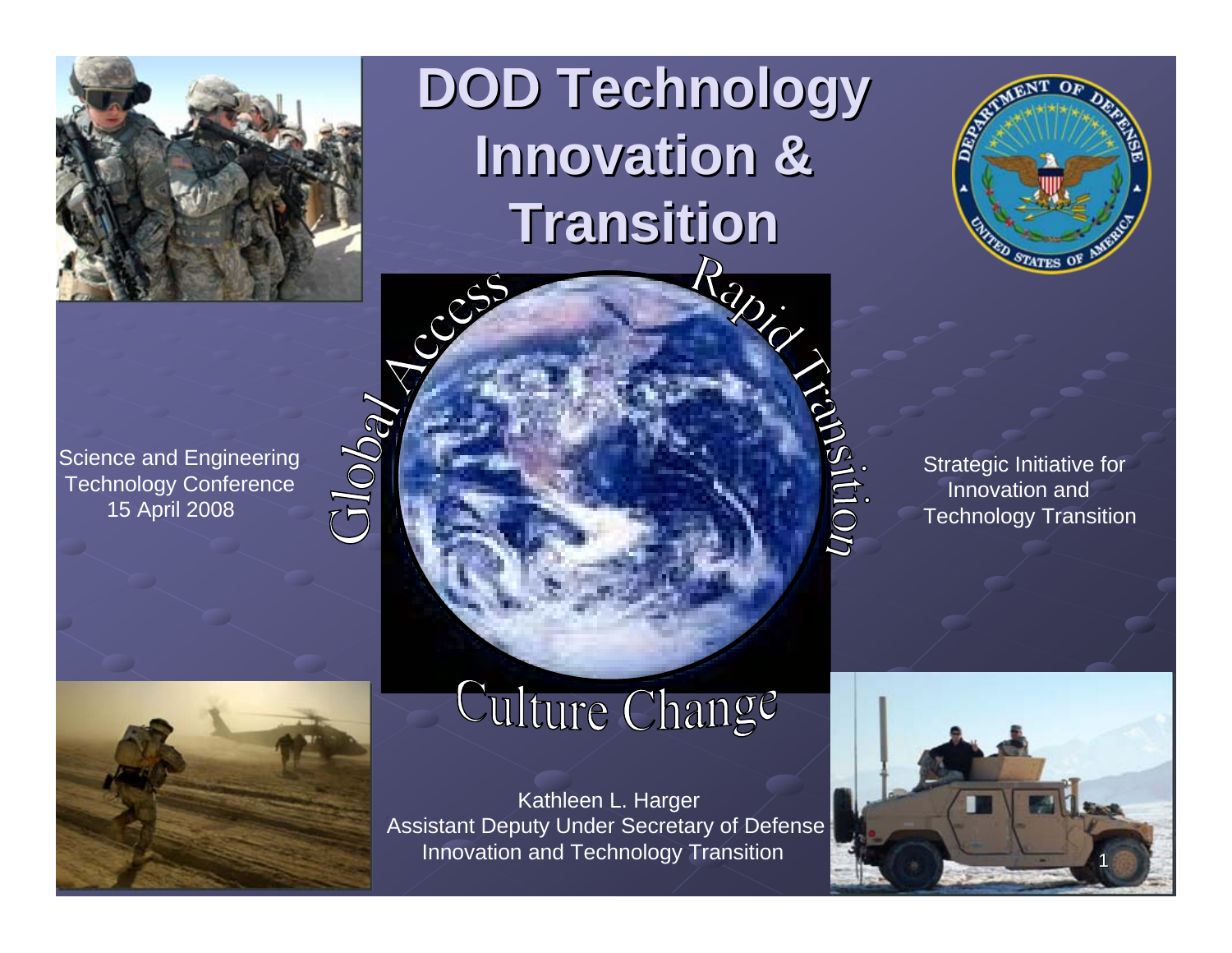### **The Landscape Has Changed The Landscape Has Changed**



**Drivers Behind the Change** 

- Technology access now on a global scale Technology access now on a global scale
- **Proliferation of potentially disruptive technologies**
- Greater uncertainty of security challenges
- Fewer resources
- DoD no longer at forefront of most technology research
- Warfighting-relevant technologies have short refresh<br>cycle
	- $\rightarrow$  "Time-to-market " is the imperative

#### **But…**

- Linear acquisition process Linear acquisition process
- "Inward-looking" culture
- Barriers to entry for non-traditional businesses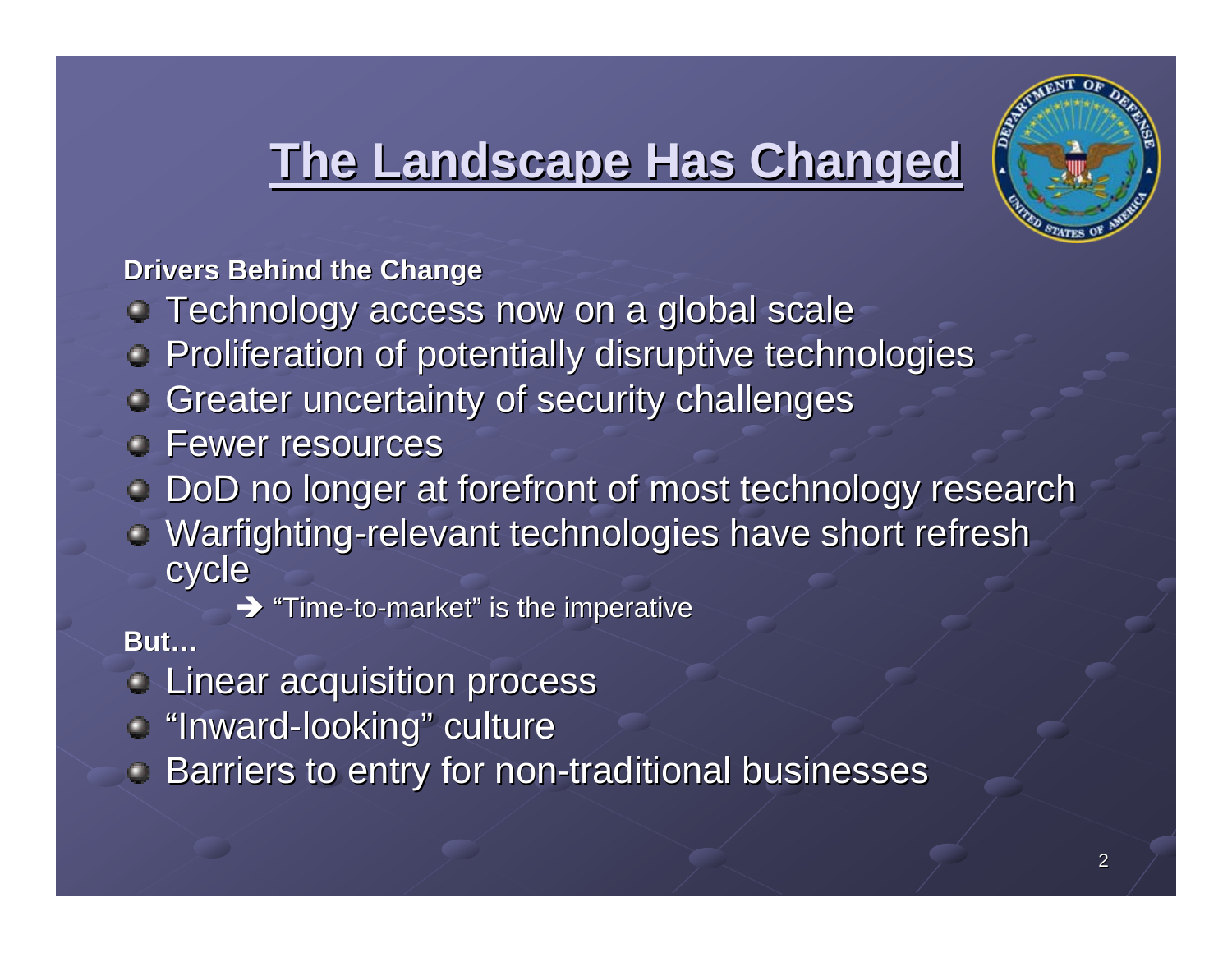## **The Call to Change The Call to Change**

#### **Congress Congress**

- Public Law 107-314, Dec 2, 2002 Technology Transition Initiative  $\bullet$
- Section 255 of the FY06 Defense Authorization Act Requesting DOD Report on Technology Transition Barriers and Challenges  $\bullet$
- Public Law 109-163, Jan 6, 2006 Technology Transition  $\bullet$
- GAO Report, "Best Practices: Stronger Practices Needed to Improve DoD Technology  $\bullet$ Transition Processes" (2006)

#### **Advisory Committees Advisory Committees**

- Defense Science Board Task Force, "Technology Capabilities of non-DoD Providers" (2000)  $\bullet$
- National Research Council of the National Academies, "Committee on Accelerating Technology Transition" (2004)  $\bullet$
- Defense Science Board Summer Study, "21<sup>st</sup> Century Strategic Technology Vectors" (2006)  $\bullet$
- Defense Science Board Task Force, "Defense Industrial Structure for Transformation" ٥ (2007) 3

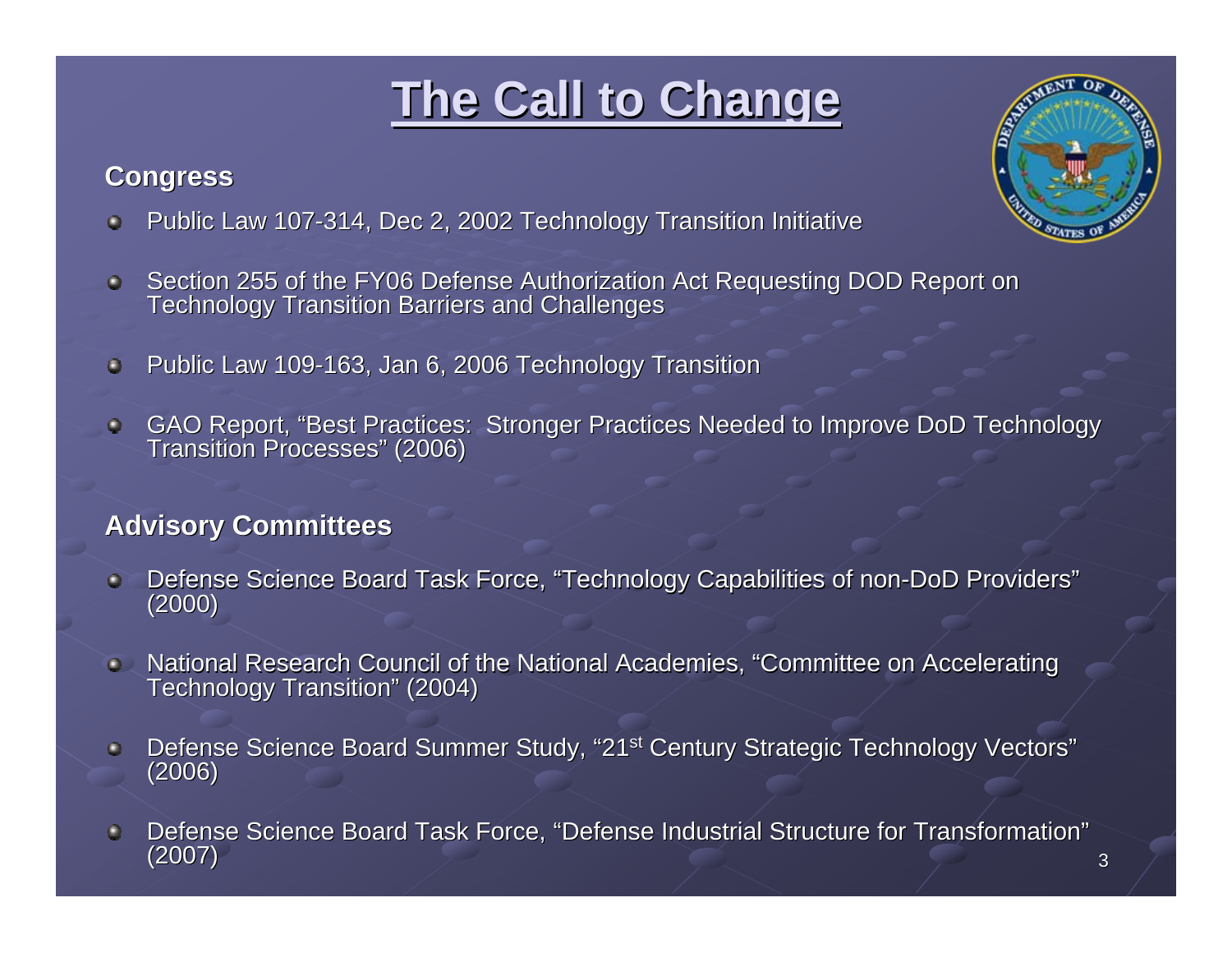### **The Call to Change The Call to Change**



#### **Office of the Secretary of Defense Office of the Secretary of Defense**

- Defense Acquisition Performance Assessment, Jan 2006  $\bullet$
- Advocate for Innovation & Technology Transition created in Mar 2007  $\bullet$
- DoD Report to Congress on Technology Transition, Sep 2007 ٥
- Strategic Initiative on Innovation and Technology Transition, Dec 2007

DepSecDef: "Breakdown the walls…that inhibit the efficient transfer of commercial technology into Warfighter hands"

USD (AT&L): "Drive the capability to defeat any adversary on any battlefield"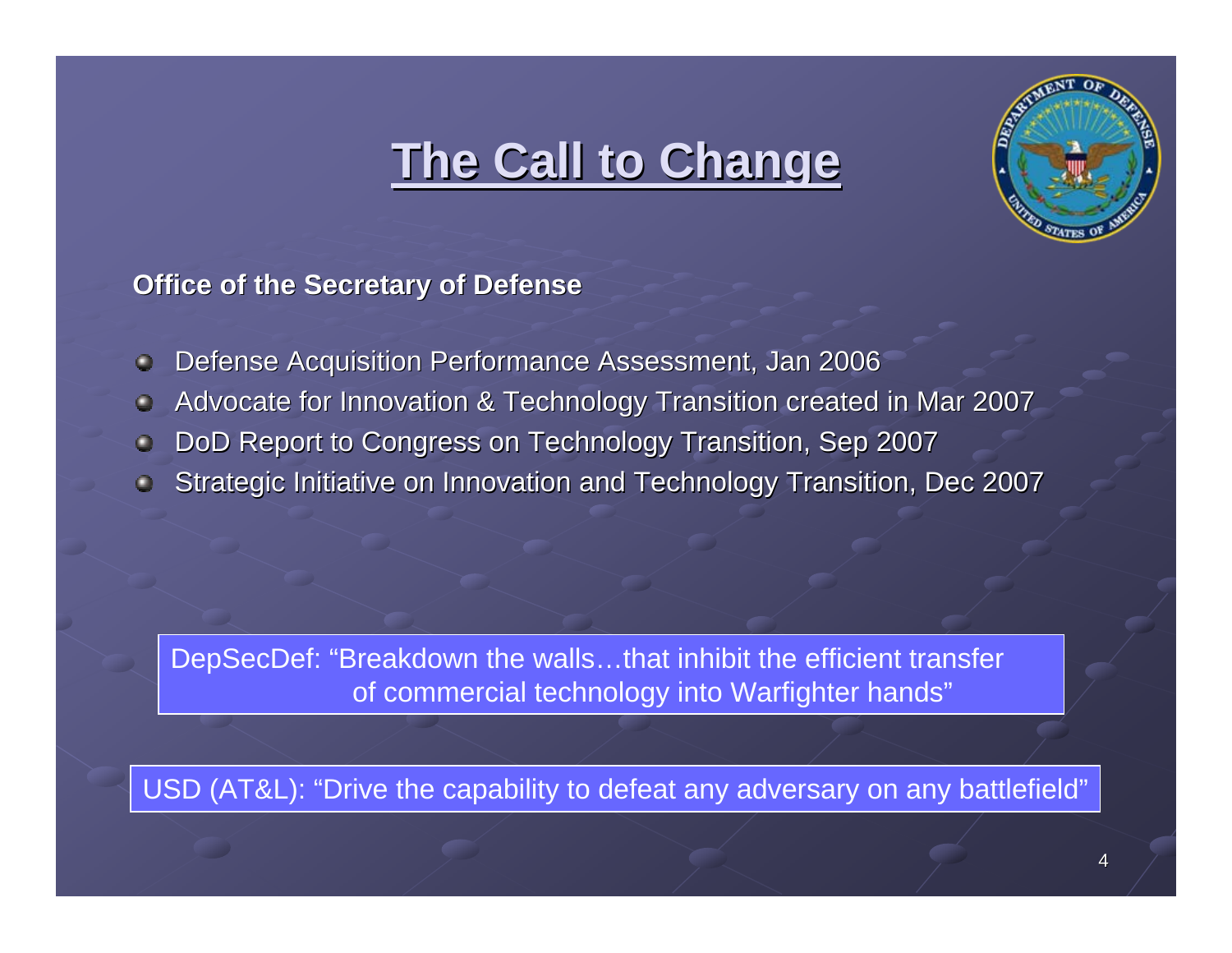# **Strategic Initiative on Innovation & Strategic Initiative on Innovation & Technology Transition Technology Transition**



Create an Enterprise-wide strategy for accelerating the movement of technology from any source to our warfighters

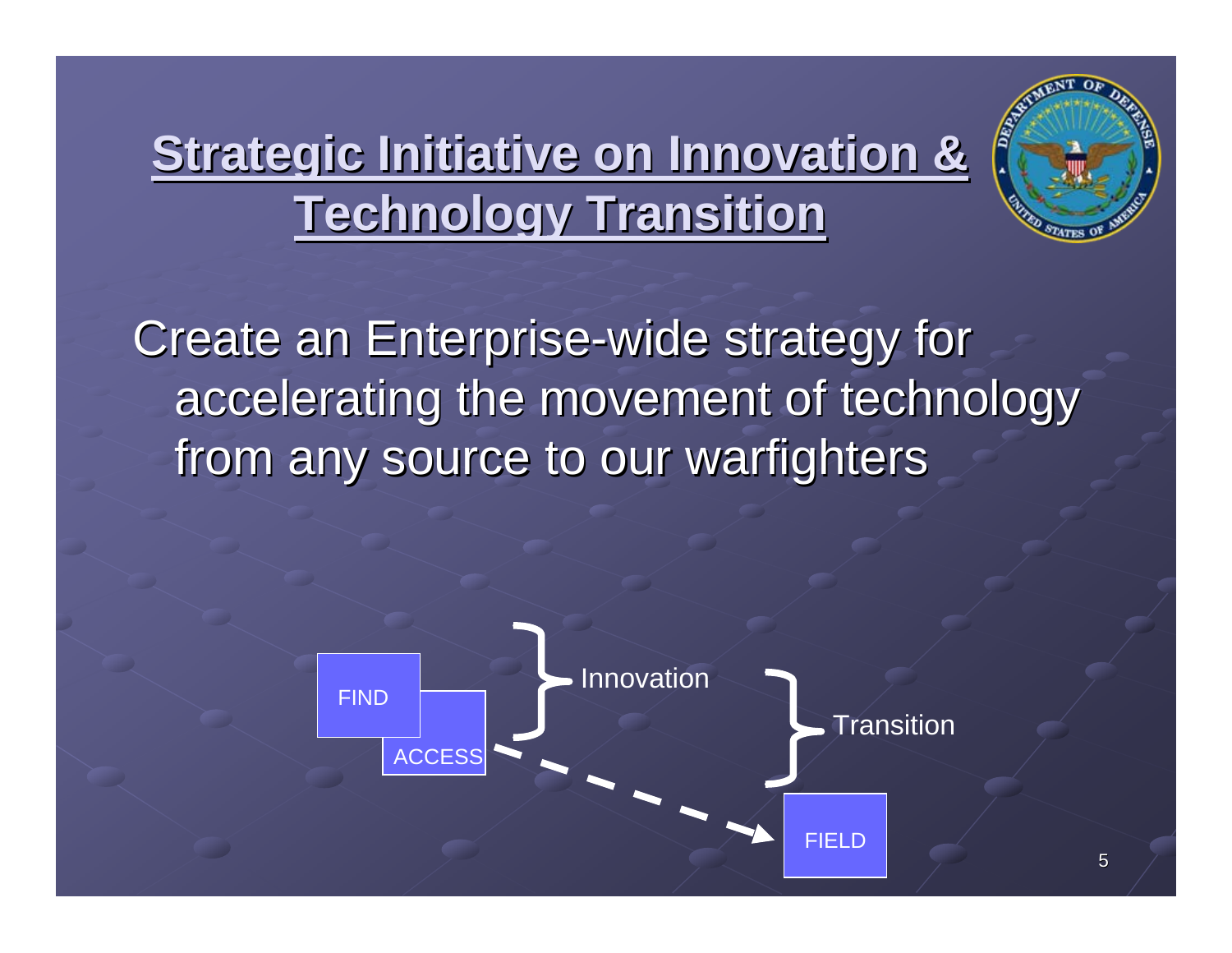### **Technology Life Cycle Technology Life Cycle**



Innovation and transition must be inextricably linked in the Technology Life Cycle to address both urgent wartime needs and long-term military requirements

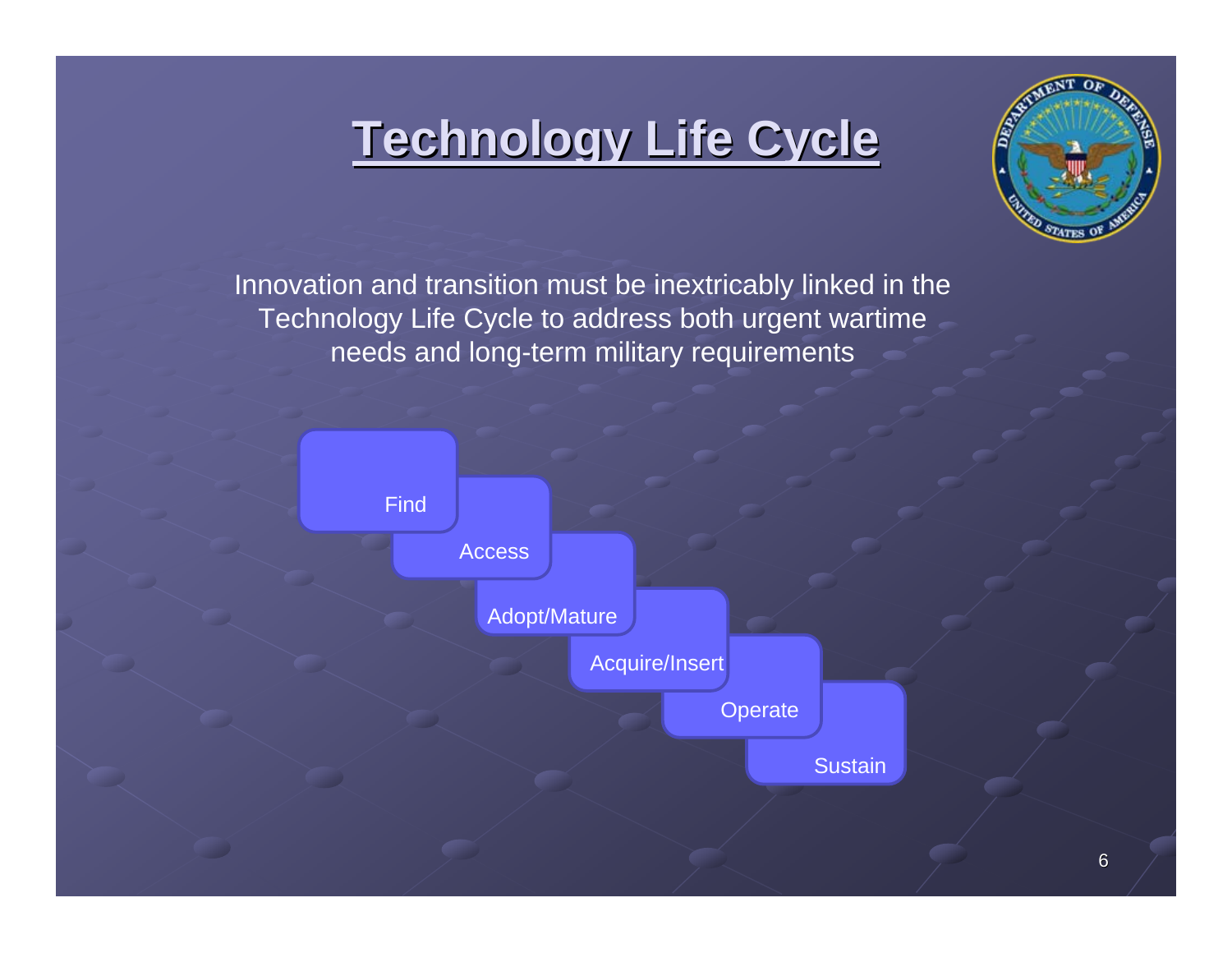### **Solution Focal Points Solution Focal Points**

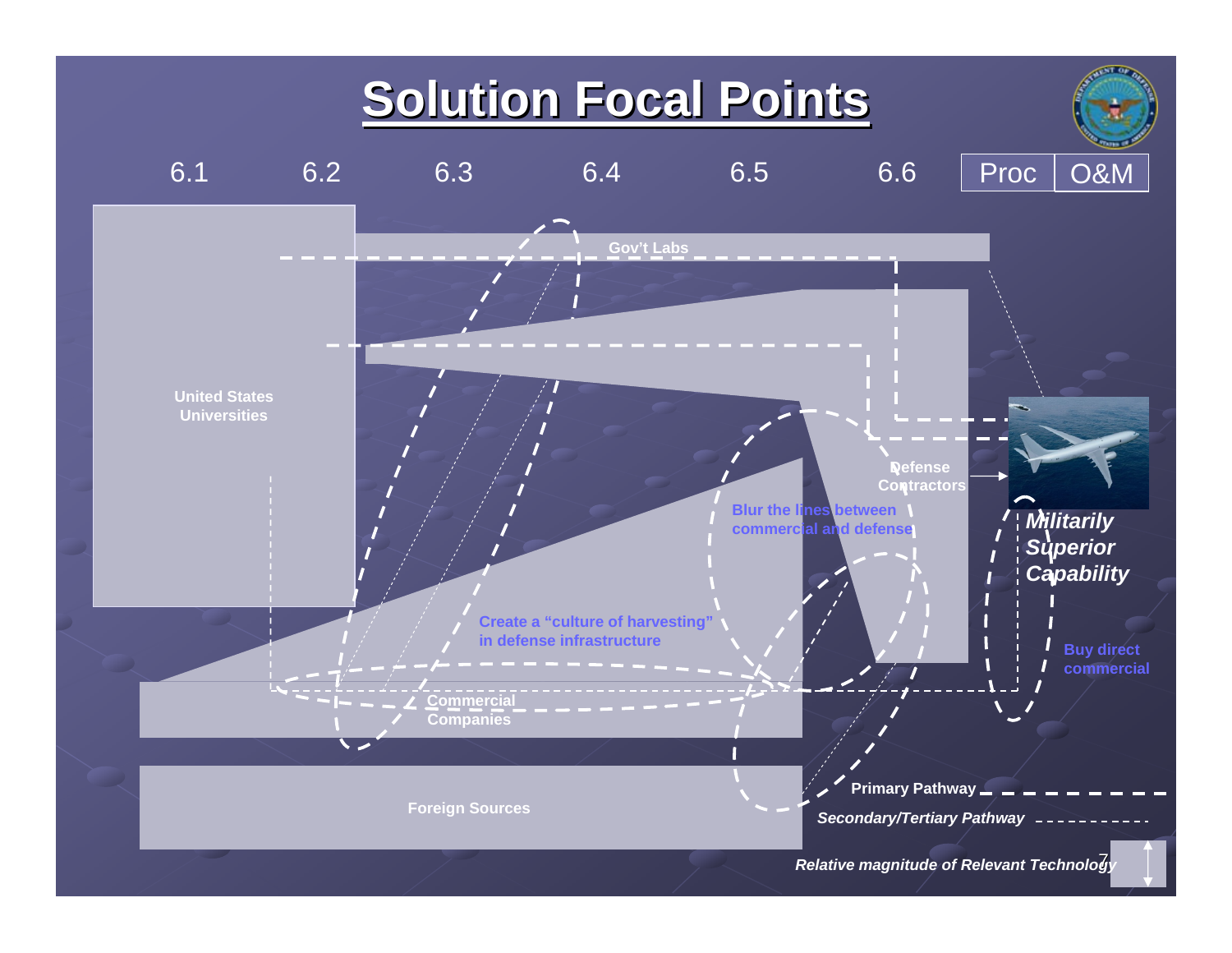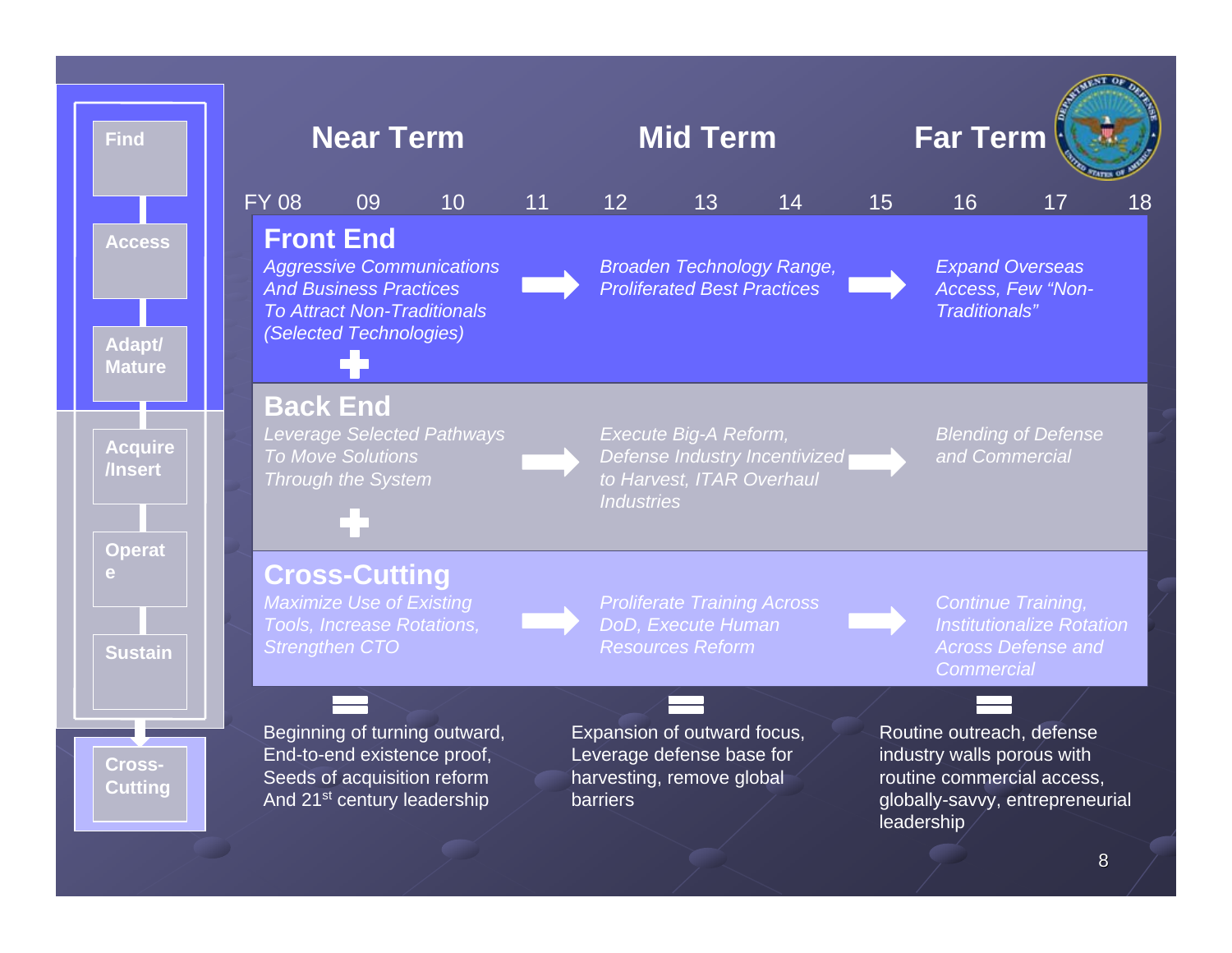### **Near-Term Initiatives Term Initiatives**



- **Global Outreach:** Harvest technology and innovation in the  $\bullet$ private/global marketplace through collaborative venues whereby non-traditional sources can access information concerning DoD needs, opportunities for interactions, and streamlined approaches to doing business with DoD.
	- **Barriers to Entry for Non-Traditional Suppliers: Promote** flexible contracting instruments through creation of a "nontraditional business cell" pilot program.

 $\bullet$ 

- **Strategic Linking of Agile Acquisition Programs: Create** enterprise-level strategy for deliberate and aggressive use of authorities and investment opportunities associated with agile acquisition. acquisition.
- **Culture of Harvesting:** Create environment that rewards global outreach and attracts the best and brightest to collaborate with/work in our S&T and with/work in our S&T and acquisition communities. acquisition communities. <sup>9</sup>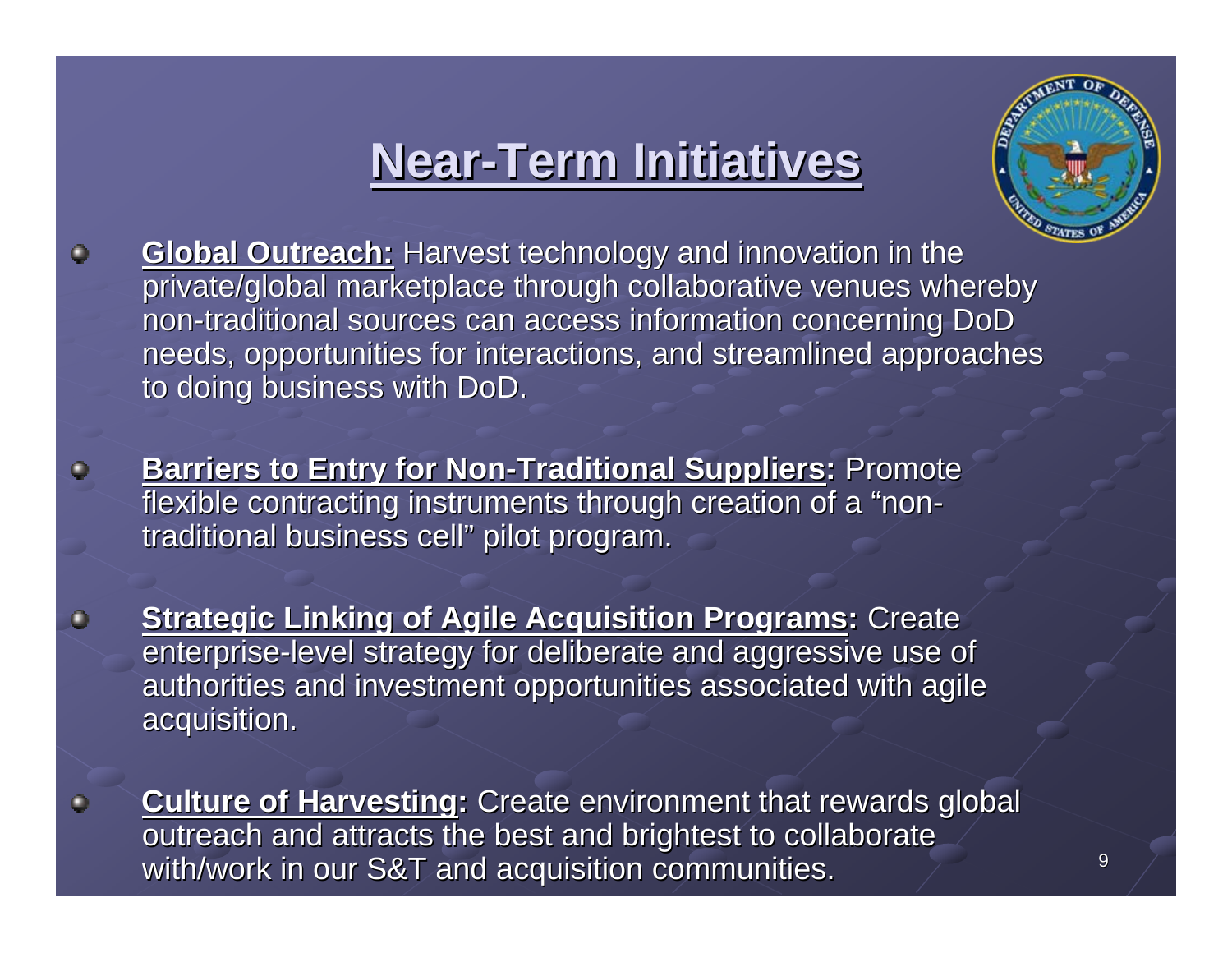### **How Will We Know We How Will We Know We've Succeeded? ve Succeeded?**



 $\bullet$  When we have an 'outward' looking culture in which we seek and access innovation from any source

- $\bullet$  When it becomes standard practice to collaborate inside and outside the Department
- $\bullet$  When we embrace the use of flexible contracting as a way of doing business
- $\blacksquare$  When the linking of our agile acquisition authorities and investments, driven by a corporate strategy, results in more affordable and effective capabilities
- When our Warfighters can defeat any adversary on any battlefield